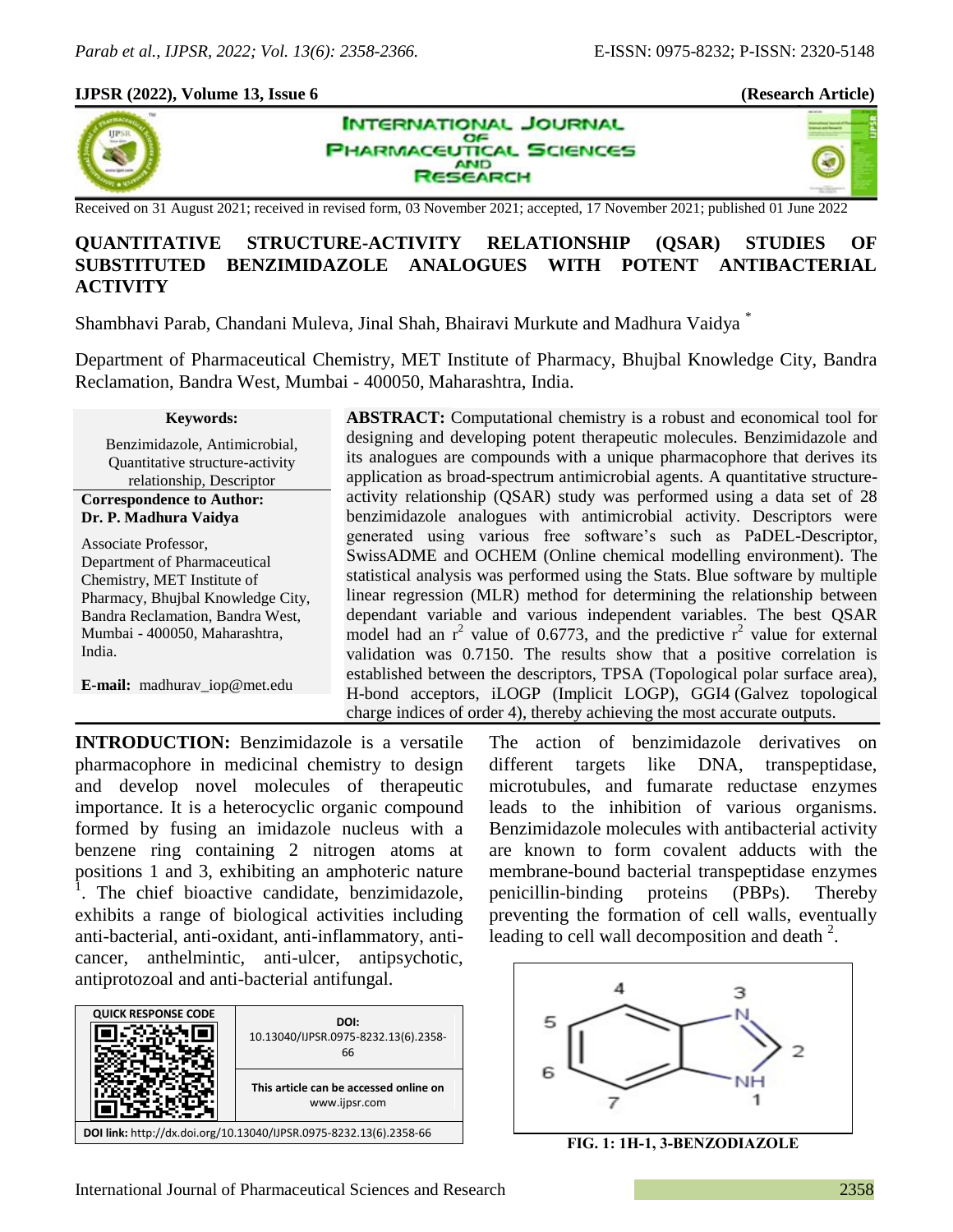In terms of the SAR, the prime factors that contribute to the antibacterial activity are electronwithdrawing substituents, chlorine, or bromine at position 5 of the benzimidazole ring and -  $CH(CH<sub>3</sub>)NH<sub>2</sub>$  or -CH<sub>2</sub>Cl at position 2. Derivatives with a branched methyl group  $(-CH(CH<sub>3</sub>)NH<sub>2</sub>)$  at position 2 result in enhanced antibacterial activity as compared to the  $CH<sub>2</sub>NH<sub>2</sub>$  group at the same position. Generation of new potent microbial inhibitors is possible by fine-tuning and appropriate modification of substituents placed at positions 1, 2 and 5, toxicological evaluation would be necessary to confirm their utility for medicinal use  $\frac{3}{2}$ . Quantitative structure-activity relationship (QSAR) is a statistical modelling method for predicting the biological activity of compounds based on the statistical and mathematical relationships obtained <sup>4</sup>. It correlates the topology of a molecule with the various physicochemical descriptors, such as TPSA, HBA, etc and the biological potency of unknown ligands with known ligands. Multiple linear regression and partial least square regression are the conventional QSAR methods capable of decoding linear relationships. There are different types of descriptors: 1D descriptors, 2D descriptors, and 3D descriptors depending on the following parameters: molecular weight, LogP, number of functional groups, topological indices, geometrical parameters, molecular surfaces, quantum chemistry descriptors. During the past few years, several *in-silico* studies and quantitative structure-activity relationships (QSAR) models have been developed for benzimidazole analogues 5, 6 . Identification of the chemical structure by a diversity of molecular descriptors is an important step in QSAR studies. Only a small subset of these calculated descriptors can generate the QSAR model of interest. This study is aimed to develop a robust and accurate model for the antimicrobial activity of benzimidazole analogues.

The QSAR models generated multiple linear regressions (MLR) as linear methods.

**MATERIALS AND METHODS:** The complete computerized Quantitative structure-activity relationship (QSAR) studies for benzimidazole as the basic pharmacophore was carried out using HP Laptop, with  $Intel(R)$  core processor and Windows 10 operating system. The chemical structures of various benzimidazole derivatives were sketched and optimized using Marvin Sketch version 21. The obtained chemical structures were then converted into SMILES using an online tool import/export smiles, Marvin for JS version 6.2, ChemAxon.

**Descriptor Calculation:** The molecular descriptors were calculated for the optimized data set molecules. Various online available software's such as online chemical modelling environment (OCHEM)<sup>7</sup>, Padel-descriptor  $8$  and SwissADME<sup>9</sup> were employed to calculate and optimize the 2 dimensional molecular descriptors. Of all the descriptors obtained HBA (Hydrogen bond acceptor), TPSA (Topological polar surface area), iLOGP and GGI4, were considered extensively for the generation of the QSAR equation. A variety of other descriptors were also obtained, including apol, VBAC, nAtomP, AMR, Kier1, Kier2, Kier3, XLOGP3, WLOGP, ALOGP, SCH-6, SCH-7, SC-3, SC-5, GGI3, GGI4, SpAD\_D, VCH-7, SPC-5, GGI2, SpDiam\_D, SPC-4, SpMax\_D.

**Experimental Data:** For the generation of QSAR models, firstly, 32 benzimidazole analogues were selected from various reported literature for studying their antibacterial activity  $10, 11, 12$ . Further for the 2D-QSAR model development, the pMIC values were calculated as Log (1/MIC), where the literature reported MIC values were first converted into μM/mL.

| <b>TABLE 1: COMPOUNDS USED IN QSAR MODEL GENERATION</b> 10, 11, 12 |  |
|--------------------------------------------------------------------|--|
|--------------------------------------------------------------------|--|

| Compound | S.             | <b>Structure</b>  | pMIC(S.         | pMIC(P.             | <b>Smiles</b>            |
|----------|----------------|-------------------|-----------------|---------------------|--------------------------|
| code     | no.            |                   | <i>aureus</i> ) | <i>aeruginosa</i> ) |                          |
| MR.      | 1 <sup>a</sup> |                   | 1.0788          | -                   | $[O-] [N+] (=O) C1=CC$   |
|          |                |                   |                 |                     | $=CC (=C1)C1=NC2=CC=CC=$ |
|          |                |                   |                 |                     | $C2N1CC1=CC=CC=CI)[N+]($ |
|          |                | <b>STATISTICS</b> |                 |                     | $O-$ ])= $O$             |
|          |                | us,               |                 |                     |                          |
|          |                |                   |                 |                     |                          |
|          |                |                   |                 |                     |                          |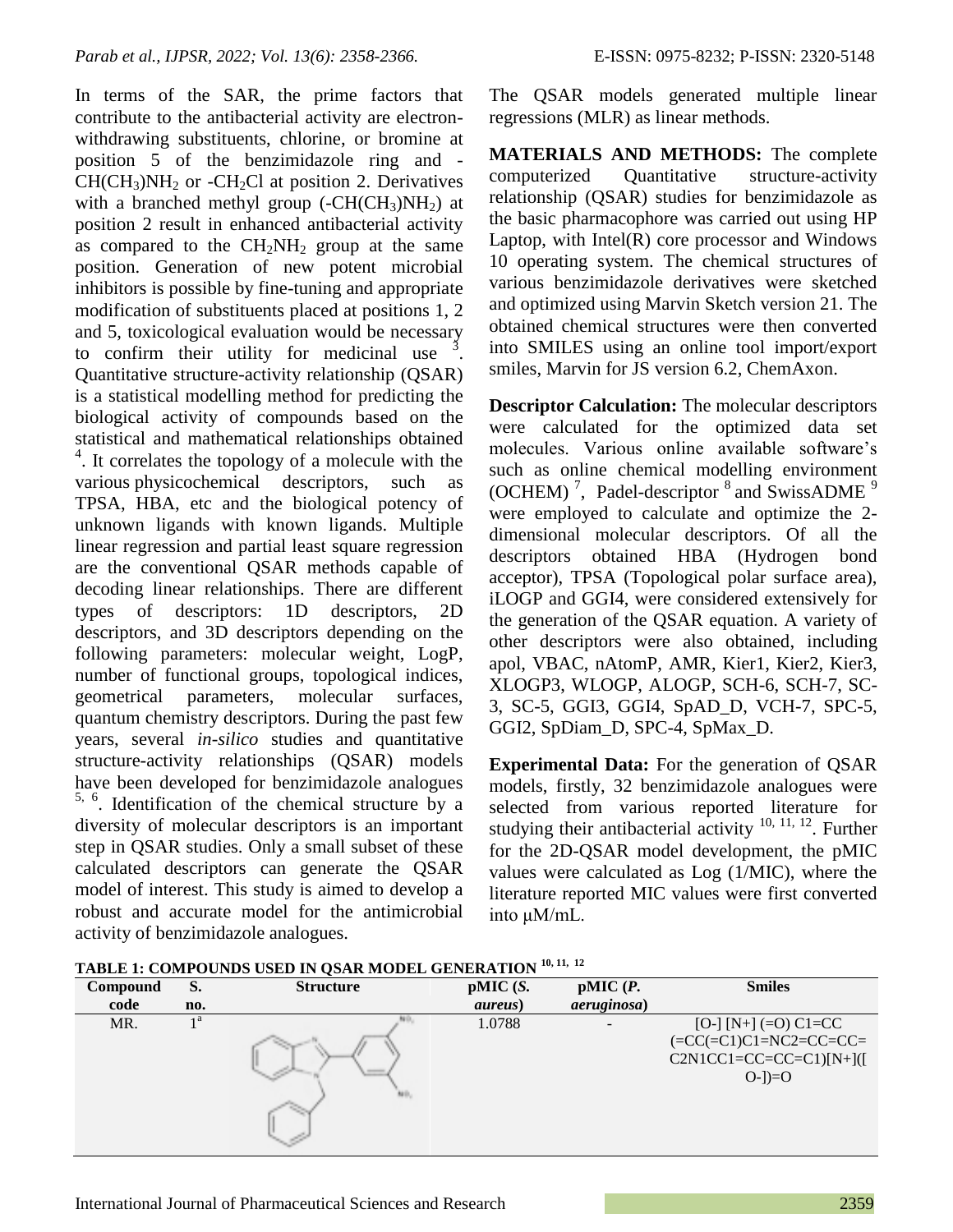| 4e            | $2^{\mathrm{a}}$ | NO <sub>2</sub><br>CH, | 1.3665 |        | $CC1=CC(=CC(=C1)[N+](O-$<br>$]$ =O)C1=NC2=CC=CC=C2N1<br>$Cl=CNC(=O)NC1=O$            |
|---------------|------------------|------------------------|--------|--------|--------------------------------------------------------------------------------------|
| $4\mathrm{f}$ | $3^b$            |                        | 1.0798 |        | $NC1=CC=C(C=Cl)N1C2=CC=$<br>$CC=C2N=ClC1=CC(=CC(=C1$<br>$)[N+]([O-])=O)[N+]([O-])=O$ |
| $\sqrt{5}$    | $4^{\mathrm{a}}$ |                        | 1.1249 | 1.125  | $C(C1=NC2=C(N1)C=CC=C2)$<br>$C1 = CC = CC = C1$                                      |
| 6a            | $5^{\rm a}$      |                        | 5.2146 |        | $CC(=O)N1C(CC2=CC=CC=CC$<br>$)=NC2=ClC=CC=C2$                                        |
| 6b            | 6 <sup>b</sup>   |                        | 1.3487 | 0.7462 | $O=S(=O)(N1C(CC2=CC=CC=$<br>$C2$ )=NC2=C1C=CC=C2)C1=C<br>$C=C=C=Cl$                  |
| 6c            | $7^{\mathrm{a}}$ |                        |        | 0.4622 | $CC1 = CC = C(C = C1)S(=O)(=O)$<br>$N1C(CC2=CC=CC=C2)=NC2=$<br>$C1C=CC=C2$           |
| 6d            | $8^{\rm a}$      |                        | 1.0277 | 1.0273 | CIC1=CC=CC(CN2C(CC3=CC<br>$=CC=C3$ )=NC3=C2C=CC=C3)<br>$=C1$                         |
| 6e            | $9^a$            | H                      | 0.4059 | 0.7071 | O=C1NC=C(N2C(CC3=CC=C<br>$C=C3$ )=NC3=C2C=CC=C3)C(<br>$=O$ ) $N1$                    |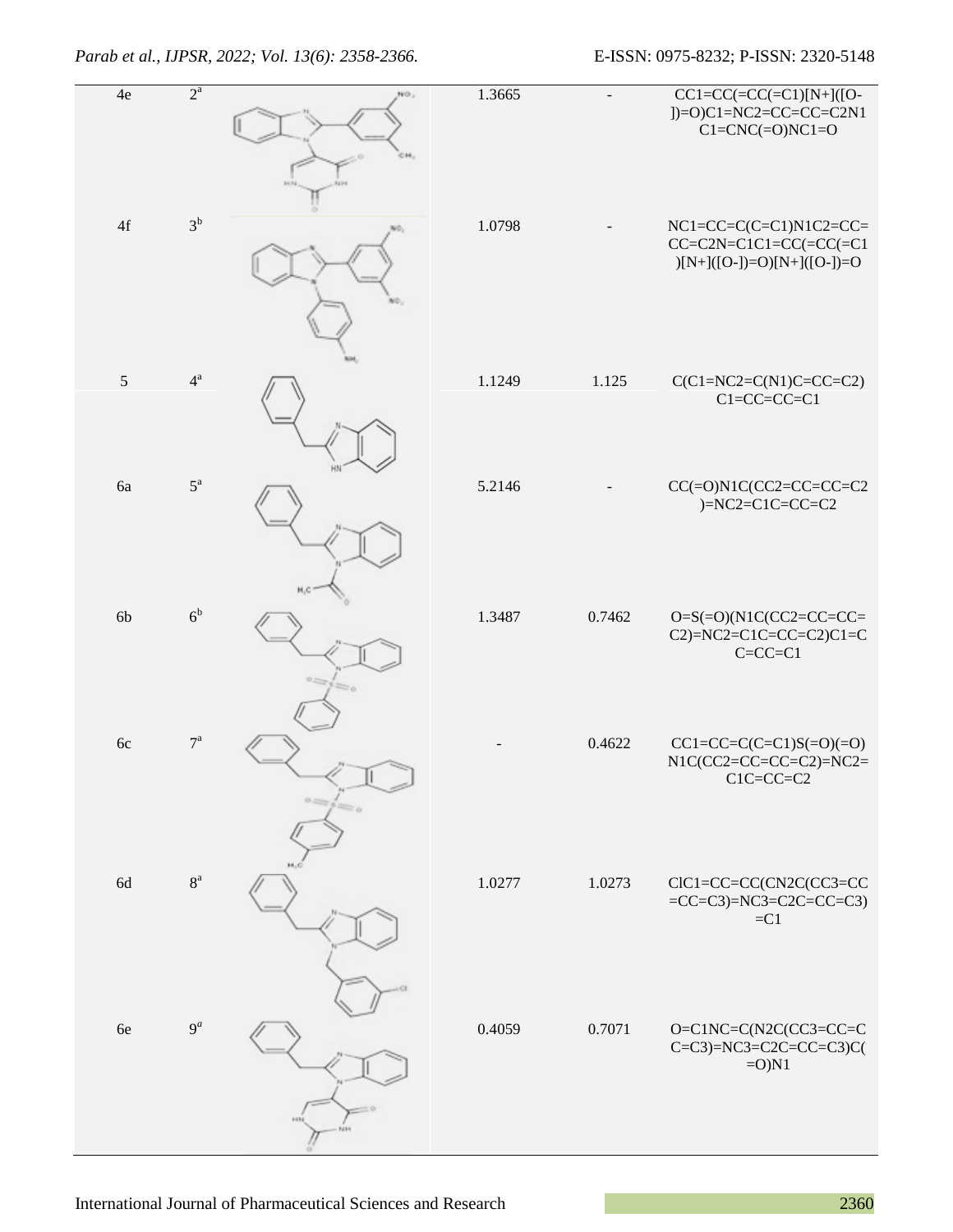| 6f             | 10 <sup>a</sup>   |                | 0.3793    | 0.6802 | $NC1=CC=C(C=Cl)N1C(CC2=$<br>$CC=CC=C2)=NC2=C1C=CC=$<br>C2                     |
|----------------|-------------------|----------------|-----------|--------|-------------------------------------------------------------------------------|
| N1             | 11 <sup>a</sup>   |                | 1.3224    | 0.7208 | $CC1=CC(C)=C(C=C1)C1=NC$<br>$2=C(C=CC)=(C2)C(N)=N)N1C$<br>1CCCCC1             |
| N2             | $12^a$            |                | 0.7719    | 0.7719 | $COC1 = CC(OC) = C(C = C1)C1 =$<br>$NC2=C(C=CC(=C2)C(N)=N)N$<br>1C1CCCCC1     |
| N <sub>3</sub> | $13^a$            |                | $-0.1598$ | 0.4423 | $NC(=N)C1=CC2=C(C=Cl)N(C)$<br>$1CCCCC1)C(=N2)C1=C(F)C=$<br>$C(F)C=C1$         |
| N <sub>4</sub> | $14^{\mathrm{a}}$ | $\mathbb{M}^2$ | 1.0424    | 0.4405 | $NC(=N)C1=CC2=C(C=Cl)N(C)$<br>$1CCCCC1)C(=N2)C1=C(C1)C$<br>$=CC=Cl$           |
| N <sub>5</sub> | $15^{\rm a}$      | $101 -$        | 1.644     | 0.7414 | $NC(=N)C1=CC2=C(C=Cl)N(C)$<br>$1CCCCC1)C(=N2)C1=CC(Cl)$<br>$=CC=Cl$           |
| N <sub>6</sub> | 16 <sup>b</sup>   |                | 1.6861    | 0.4808 | $NC(=\nN)Cl = CC2 = C(C=Cl)N(C)$<br>$1CCCCC1)C(=N2)C1=CC(C1)$<br>$=C(Cl)C=Cl$ |
| N7             | $17^{\rm b}$      |                | 1.6861    | 0.4808 | $NC(=N)C1=CC2=C(C=Cl)N(C)$<br>$1CCCCC1)C(=N2)C1=C(C1)C$<br>$=C(Cl)C=Cl$       |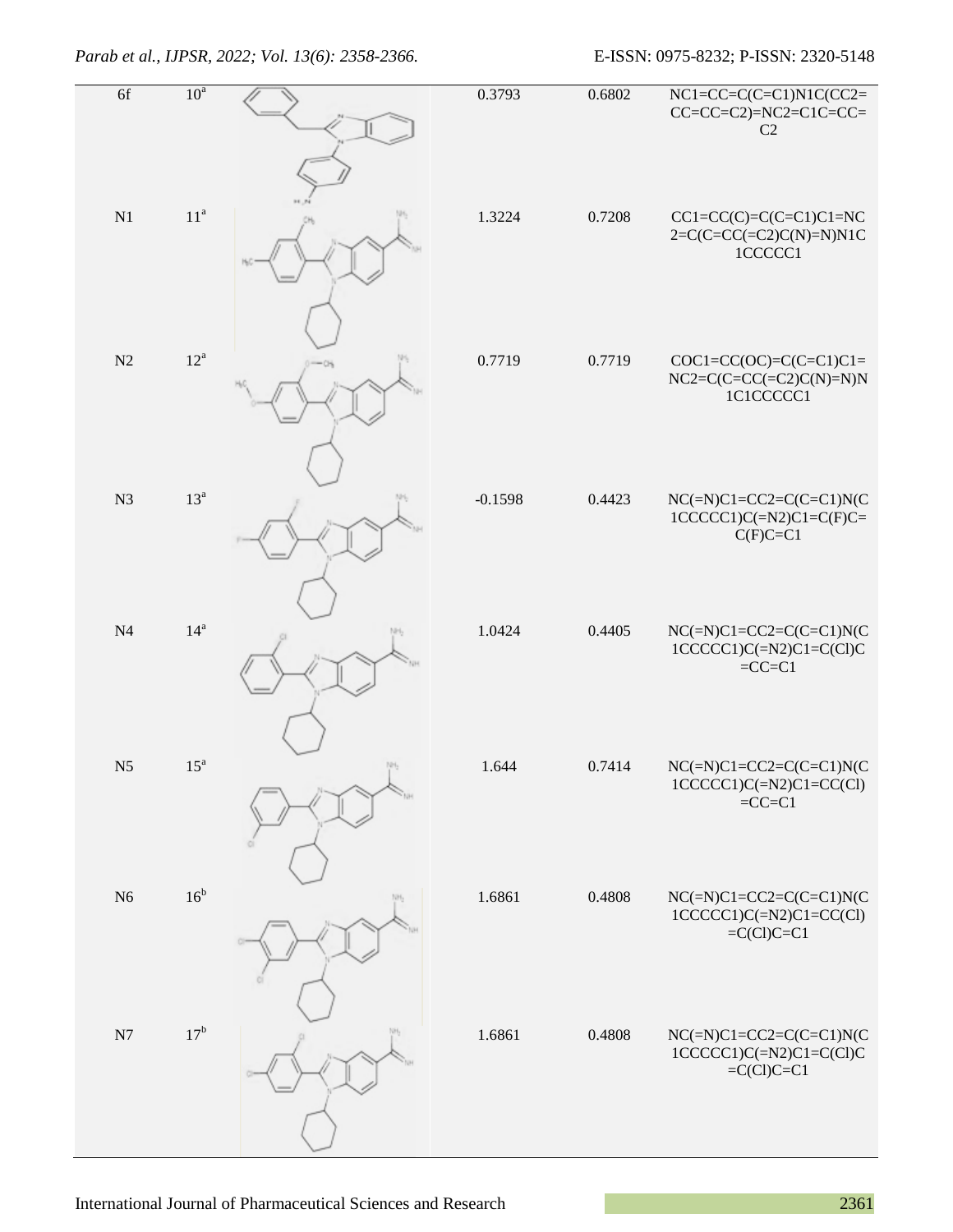| N8             | 18 <sup>a</sup>   | NH. | 1.6861    | 0.4808 | $NC(=\overline{N})C1=C2=C(C=C1)N(C$<br>$1CCCCC1)C(=N2)C1=C(C1)C$<br>$=CC=ClCl$                                    |
|----------------|-------------------|-----|-----------|--------|-------------------------------------------------------------------------------------------------------------------|
| N <sub>9</sub> | 19 <sup>a</sup>   |     | 1.3958    | 0.7937 | $NC(=N)C1=CC2=C(C=C1)N(C$<br>$1CCCCC1)C(=N2)C1=CC(=C($<br>$Cl$ ) $C=Cl$ ) $[N+]([O-)$ $=O$                        |
| N10            | $20^{\rm a}$      |     | 1.8210    | 0.9187 | $NC(=N)C1=CC2=C(C=Cl)N(C)$<br>$1CCCCC1)C(=N2)C1=CC(OC$<br>$C2 = CC = CC = C2$ )= $C$ (OCC2=C<br>$C=C=C=C2$ $C=C1$ |
| N11            | $21^a$            |     | 1.6635    | 0.4592 | $NC(=N)C1=CC2=C(C=Cl)N(C)$<br>$1CCCCC1)C(=N2)C1=CC=C2$<br>$C=C-C-C2=C1$                                           |
| N12            | $22^a$            |     | $-0.1429$ | 0.7602 | $NC(=N)C1=CC2=C(C=C1)N(C$<br>$1CCCCC1)C(=N2)C1=C2C=C$<br>$C=CC2=CC=Cl$                                            |
| N13            | 23 <sup>b</sup>   |     | 1.6497    | 0.7471 | $NC(=N)C1=CC2=C(C=Cl)N(C$<br>$1CCCCC1)C(=N2)C1=CNC2=$<br>$C1C=CC=C2$                                              |
| N14            | $24^{\mathrm{a}}$ |     | 1.6676    | 0.4627 | $CN1C=C(C2=NC3=C(C=CC)=$<br>$C3)C(N)=N)N2C2CCCCC2)C2$<br>$=C1C=CC=C2$                                             |
| N15            | $25^{\mathrm{a}}$ |     | 1.6517    | 0.7484 | $NC(=N)C1=CC2=C(C=Cl)N(C$<br>$1CCCCC1)C(=\text{N2})C1=CC2=C$<br>$C=C=C=C2O1$                                      |

International Journal of Pharmaceutical Sciences and Research 2362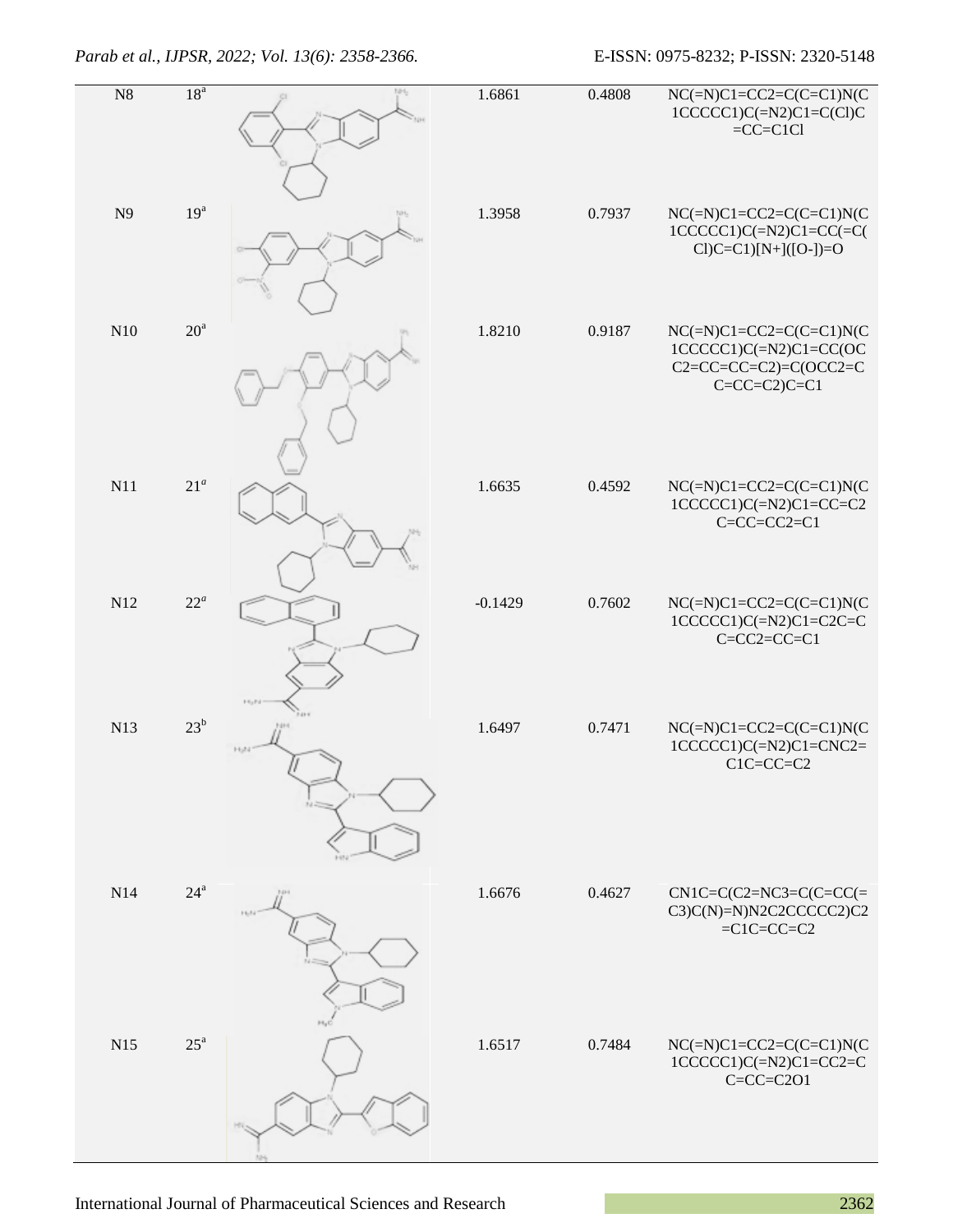### *Parab et al., IJPSR, 2022; Vol. 13(6): 2358-2366.* E-ISSN: 0975-8232; P-ISSN: 2320-5148

| $\overline{5a}$ | 26 <sup>a</sup>   |                                        | 0.433  | 0.734  | $CC1=C(CCN2C(Cl)=NC3=CC$<br>$=CC=C23$ ) $C(=O)N2C=CC=CC$<br>$2 = N1$ |
|-----------------|-------------------|----------------------------------------|--------|--------|----------------------------------------------------------------------|
| 5 <sub>b</sub>  | $27^{\rm b}$      |                                        | 0.359  | 0.5351 | $CC1=C(CCN2C(CI)=NC3=CC$<br>$=CC=C23$ ) $C(=O)N2CCCCC2=$<br>N1       |
| 5c              | 28 <sup>a</sup>   |                                        | 0.4735 | 0.5704 | CIC1=NC2=CC=CC=C2N1CC<br>$C(C#N)(C1=CC=CC=C1)C1=$<br>$CC=CC=Cl$      |
| $5d$            | $29^{\rm a}$      |                                        | 0.5007 | 0.4038 | $FC1=CC=C(C=C1)C(=O)CCC$<br>$N1C(Cl)=NC2=CC=CC=Cl2$                  |
| 5e              | 30 <sup>a</sup>   |                                        | 0.6865 | 0.3856 | COC1=C(OC)C(CN2C(Cl)=NC<br>$3 = C2C = CC = C3$ =NC=C1                |
| $5f$            | $31^{\rm a}$      | CH <sub>2</sub> H <sub>2</sub> C<br>CI | 0.1347 | 0.0377 | $ClC1 = NC2 = CC = CC = C2N1C$<br>$O)OC1 = CC = CC = C1$             |
| $5g$            | $32^{\mathrm{a}}$ | cн.                                    | 0.7388 | 0.4325 | $CC1=C(C=CC=C1)C(=O)N1C($<br>$Cl$ )=NC2=CC=CC=C12                    |

Training set<sup>a</sup>, test set<sup>b</sup>

**Evaluation and Validation of QSAR Models:** The chosen benzimidazole analogues were divided into a training set (22) and test set (6) based on the proximity of the representative test set to the

representative training set concerning activity and descriptor space. Four molecules (5, 7, 13, and 22) with significantly different biological activity data were removed from the data set. The statistical

International Journal of Pharmaceutical Sciences and Research 2363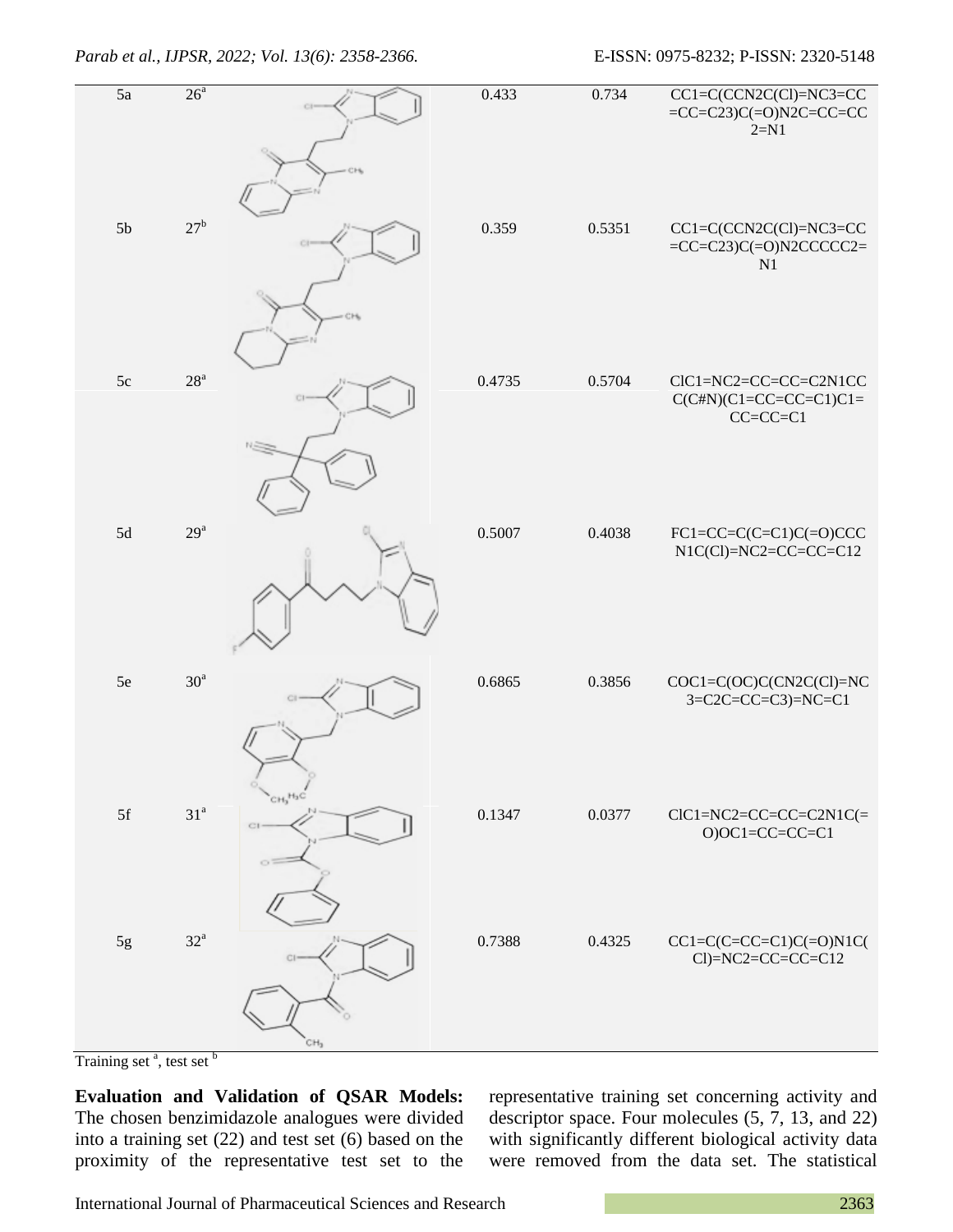analysis was performed using the Stats. Blue online software by Multiple linear regression (MLR) method for determining the relationship between dependant variable and various independent variables. The training set was employed for the development of the QSAR model whereas the test set was used to challenge the robustness of the model by determining the predictive ability of the model. Good predictive power for the QSAR model is the one that has a predictive  $r^2$  value greater than 0.5.

**RESULTS AND DISCUSSIONS:** The equations were generated using a training set consisting of 22 molecules and a test set (3, 23, 17, 16, 27, and 6)

**TABLE 2: BEST QSAR MODEL**

that consisted of 6 molecules **Table 3**. From the QSAR equation, the  $r^2$  value is 0.6773, and the predictive  $r^2$  value for external validation is 0.7150 **Table 2**. The equation shows a positive correlation between Topological Polar Surface Area (TPSA), Implicit logP (iLOGP), and GGI4 descriptors.

The models were used to predict pMIC values of the training set and test set **[Table 3](https://www.mdpi.com/1422-0067/12/3/1605/htm#table_body_display_t2-ijms-12-01605)**. **Fig. 2A** and **Fig. 2B** indicate the plots of actual versus predicted pMIC of the training set and test set compounds. The difference between the actual and predicted pMIC is indicated as residual value **Table 3**. The lower residual values indicate good predictivity of the developed QSAR model.

| <b>IADLE 2: DEST USAR MUDEL</b> |                                                                              |
|---------------------------------|------------------------------------------------------------------------------|
| <b>Equation</b>                 | pMIC=-1.2008-0.1959*#H-bond acceptors + 0.0132* TPSA +0.4211 *Ilogp +0.4692* |
|                                 | GGI4                                                                         |
|                                 | 0.6773                                                                       |
| $\mathbf{r}^2$ adj              | 0.6013                                                                       |
| Residual standard error         | 0.3317 on 17 degrees of freedom                                              |
| <b>Overall F-statistic</b>      | 8.9183 on 4 and 17 degrees of freedom                                        |
| Overall p-value                 | 0.0005                                                                       |
| Predictive $r^2$                | 0.9961 (internal validation)                                                 |
|                                 | 0.7150 (external validation)                                                 |

#### **TABLE 3: ACTUAL AND PREDICTED PMIC VALUES OF THE TRAINING SET AND TEST SET**

| <b>Compound Number</b> | <b>Actual pMIC</b> | <b>Predicted pMIC</b> | <b>Residuals</b> |
|------------------------|--------------------|-----------------------|------------------|
| $1^a$                  | 1.079              | 0.9360                | 0.143            |
| $\frac{2^a}{3^b}$      | 1.367              | 1.2822                | 0.084            |
|                        | 1.0798             | 1.0169                | 0.0629           |
| $4^{\mathrm{a}}$       | 1.125              | 0.9951                | 0.130            |
| 6 <sup>b</sup>         | 1.349              | 0.7588                | 0.590            |
| 8 <sup>a</sup>         | 1.028              | 1.0915                | $-0.064$         |
| $9^a$                  | 0.406              | 0.9867                | $-0.581$         |
| $10^a$                 | 0.379              | 1.1397                | $-0.760$         |
| 11 <sup>a</sup>        | 1.322              | 1.4817                | $-0.159$         |
| $12^a$                 | 0.772              | 1.2452                | $-0.473$         |
| $14^a$                 | 1.042              | 1.3177                | $-0.275$         |
| $15^a$                 | 1.644              | 1.3795                | 0.265            |
| 16 <sup>b</sup>        | 1.6861             | 1.4338                | 0.2523           |
| 17 <sup>b</sup>        | 1.6861             | 1.4298                | 0.2563           |
| 18 <sup>a</sup>        | 1.042              | 1.3681                | 0.318            |
| 19 <sup>a</sup>        | 1.644              | 1.4170                | $-0.021$         |
| $20^{\rm a}$           | 1.042              | 1.8288                | $-0.008$         |
| 21 <sup>a</sup>        | 1.644              | 1.4927                | 0.171            |
| $23^b$                 | 1.6497             | 1.3871                | 0.2626           |
| $24^{\mathrm{a}}$      | 1.668              | 1.4757                | 0.192            |
| $25^{\mathrm{a}}$      | 1.652              | 1.4626                | 0.189            |
| 26 <sup>a</sup>        | 0.433              | 0.8296                | $-0.397$         |
| 27 <sup>b</sup>        | 0.359              | 0.9258                | $-0.5668$        |
| $28^{\rm a}$           | 0.474              | 0.8875                | $-0.414$         |
| $29^a$                 | 0.501              | 0.3894                | 0.111            |
| 30 <sup>a</sup>        | 0.687              | 0.3260                | 0.360            |
| 31 <sup>a</sup>        | 0.135              | 0.4199                | $-0.285$         |
| $32^a$                 | 0.739              | 0.6489                | 0.090            |

Training set a, test set b.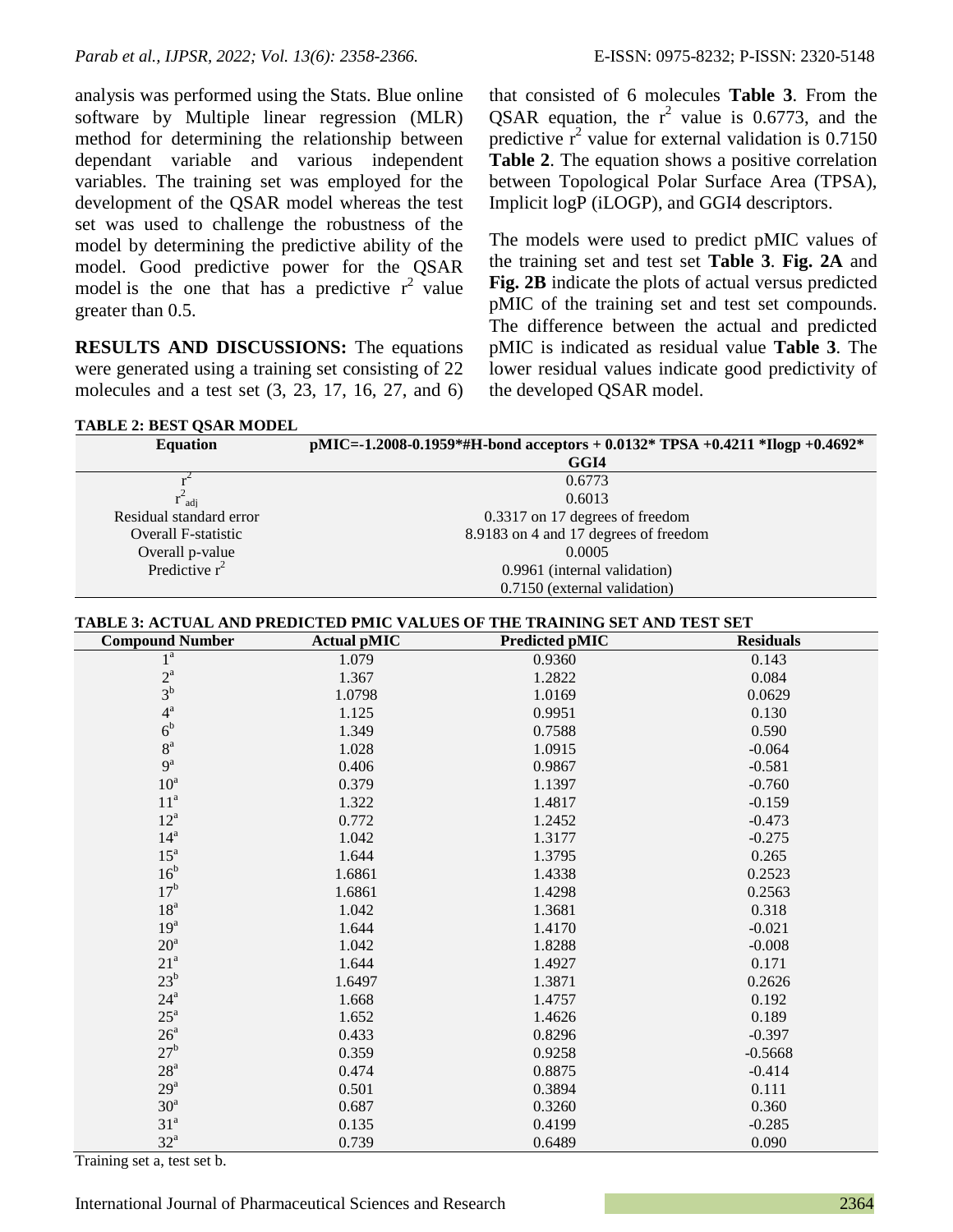

H-bond acceptor Count is negatively correlated with pMIC values. Hydrogen Bond Acceptor (HBA) atoms are stated to have a lone pair of electrons<sup>13</sup>. The study shows that derivatives involving a sulfo group, a hydrogen bond acceptor group in the side chain, show lower activity  $14$ . Topological polar surface area (TPSA) of a molecule is defined as the sum of the surface area of all polar atoms or molecules, mainly oxygen and nitrogen, along with their attached hydrogen atoms <sup>15</sup> Antibacterial activity is found to be linearly correlated with TPSA, in this series, higher polarity apparently tends to increase the antibacterial activity. iLOGP signifies a ratio of solute concentration in octanol and water  $16$ . GGI4 is a descriptor with a topological charge index of order four. GGI4 gave maximum contribution in the model, as its contribution positively affects the model, the steady increase in this descriptor value can further improve the pMIC value. GGI4 shows the ability to represent the molecular charge distribution by comparing them with the dipole moment of heterogeneous set of hydrocarbons. Thus an increase in the number of heterogeneous hydrocarbons will lead to elevation of the bioactivity of the compound  $17$ .

**CONCLUSION:** The research focuses on an indepth study on benzimidazole and its analogues as potent antimicrobial agents. The conducted literature survey highlighted the therapeutic efficacy of benzimidazole derivatives employed for the treatment of various diseases. Appropriate modification and fine-tuning of substituents at positions 1, 2 and 5 results in generation of newer derivatives that can be attractive research candidates. Multiple linear regression and partial least square regression, the conventional QSAR



methods capable of decoding linear relationships, are employed in the study. Descriptors required to generate QSAR equations were generated using various free software like OCHEM, PaDEL descriptor, and SwissADME. The final QSAR model with the GGI4 descriptor providing the highest contribution in the model gives an excellent correlation between the dependent and independent variables. The positive correlation of TPSA, iLOGP, GGI4 exhibits that an increase in the value of these descriptors will increase the biological activity of the molecules. On the contrary, the negative correlation of the H-bond acceptor indicates that a decrease in its value will increase the overall biological activity of the molecules. This, therefore, suggests the ability of the benzimidazole derivatives as potential candidates for further research.

**ACKNOWLEDGEMENT:** The authors would like to thank MET Institute of Pharmacy, Mumbai for the encouragement and valuable assistance.

**CONFLICTS OF INTEREST:** The authors declare no conflicts of interest.

### **REFERENCES:**

- 1. Singh VK and Parle A: The intriguing benzimidazole: a review. International Journal of Pharmaceutical Science & Research 2019; 10(4): 1540-52.
- 2. Kumar U, Narang R, Nayak SK, Singh SK and Gupta V: Benzimidazole: Structure-Activity Relationship and Mechanism of Action as Antimicrobial Agent. Research Journal of Pharmacy and Technology 2017; 10(7): 2400.
- 3. Alasmary F, Snelling A, Zain M, Alafeefy A, Awaad A and Karodia N: Synthesis and Evaluation of Selected Benzimidazole Derivatives as Potential Antimicrobial Agents. Molecules 2015; 20(8): 15206-15223.
- 4. Muratov EN, Bajorath J, Sheridan RP, Tetko IV, Filimonov D, Poroikov V and Tropsha A: QSAR without borders. Chem Society Reviews 2020; 49(11): 3525-3564.